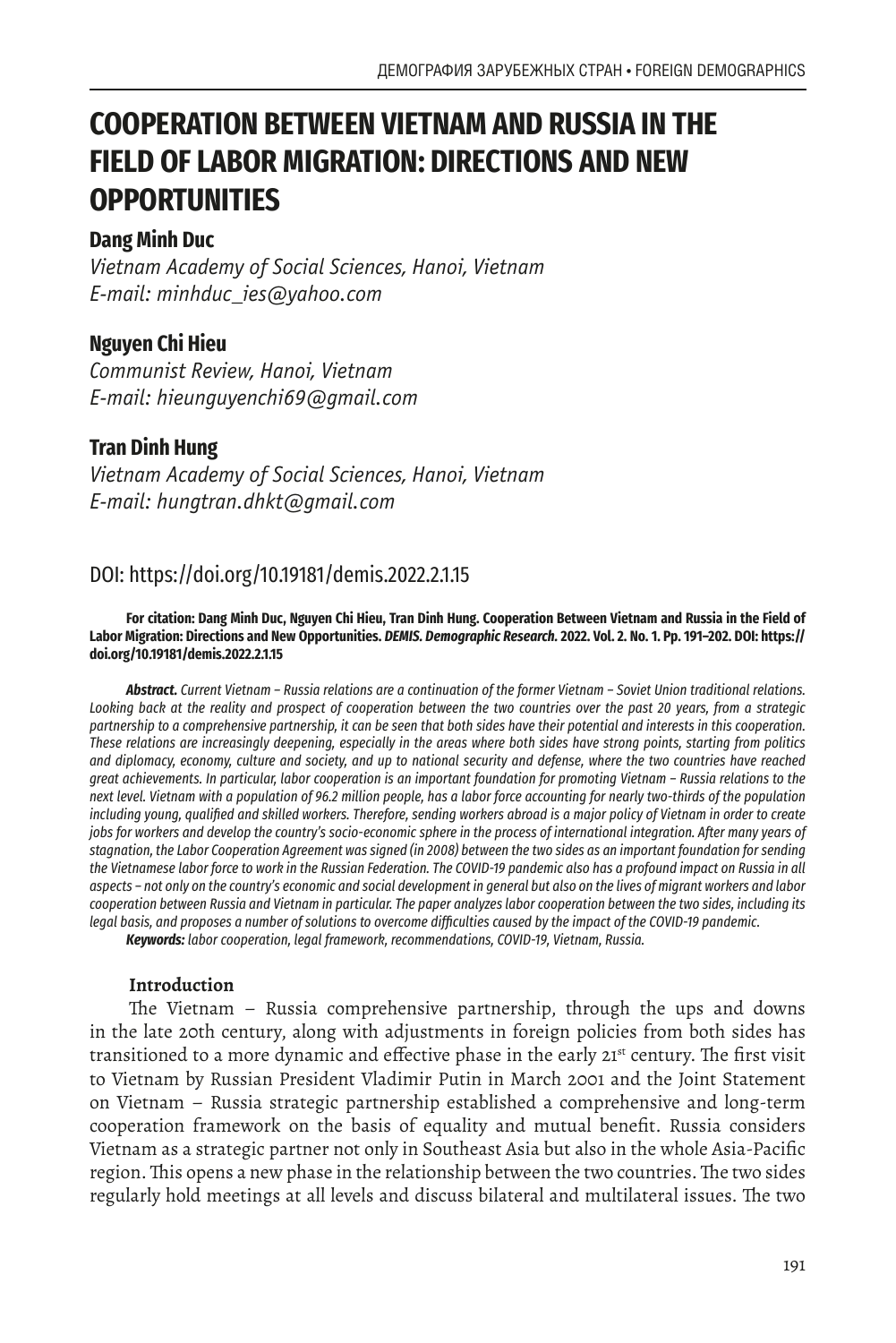countries have achieved many results in implementing the strategic partnership in all fields of politics, security, defense, economy, investment, culture, education, and training, as well as labor issues. In particular, Vietnam and the member states of the Eurasian Economic Union (EAEU) have signed the Vietnam – EAEU Free Trade Agreement (FTA) (between Russia, Belarus, Kazakhstan, Kyrgyzstan, and Armenia). The Agreement has strategic significance, creating a legal framework and favorable conditions for the development of economic and trade cooperation between Vietnam and the EAEU in general as well as with each member state in particular. This also marked a turning point in the process of the deep international economic integration of Vietnam.

Vietnam currently has a population of more than 96.2 million people. Of which, about 33.05 million people (34.4% of the population) live in urban areas and 63.15 million people live in rural areas (accounting for about two-thirds of the total population). The labor force aged 15 and over is 55.7 million people (in 2019), ranking 3rd in the ASEAN region in terms of labor force participation rate. Every year, Vietnam has more than 100,000 people working abroad. The total number of Vietnamese workers currently working abroad amounts to about 650,000 in more than 40 countries and territories<sup>1</sup>. Some traditional foreign labor markets receive many Vietnamese workers, such as Japan, Taiwan, and South Korea. Recently some European countries also demonstrate an increasing demand in receiving labor from Vietnam, such as Russia, Romania, Germany, Poland, Latvia, Austria, etc.

Sending workers abroad is a key policy of Vietnam in order to create jobs for workers and develop the country in the trend of international integration, contributing to the development of all-round relations with other countries on the principle of equality and mutual benefit. After years of stagnation, the Labor Cooperation Agreement between Vietnam and Russia was signed in 2008 which was an important foundation for bringing Vietnamese workers to work in Russia. Accordingly, many Vietnamese workers have come to work in Russia, and vice versa, many Russian workers, through investment projects have come to work and live in Vietnam. However, since the COVID-19 pandemic hit, all countries have been deeply affected and it is still evolving very complicatedly. The COVID-19 pandemic also leaves profound impact on Russia in all aspects, from economy and society to the lives of migrant workers in general and labor cooperation between Russia and Vietnam in particular.

## **Legal framework and results achieved in labor cooperation between Vietnam and Russia**

Cooperation in the field of labor is considered very potential in the context of the aging Russian population structure. Meanwhile, the labor force of CIS countries working in Russia can only meet the seasonal labor demand. Currently, Russia's population is about 145.934 million people (in 2020) and it is forecasted that by 2050 it will decrease to about 111 million people (while in 2000, Russia's population amounted to 146.404 million people, and in 2010 it was 143.478 million people)<sup>2</sup>. Not only the population tends to decrease, but also population aging rate is high, and fertility rate is low – only 1.6 children per woman compared to the world average of 2.4 children per woman and even the US which has 1.8

<sup>1</sup> Anh Tuyet. 650.000 Vietnamese are working abroad [650.000 người Việt Nam đang lao động ở nước ngoài] // Vietnam Times [Thời Đại]. News Agency. 15.01.2020. URL: https://thoidai.com.vn/650000 nguoi-viet-nam-dang-lao-dong-o-nuoc-ngoai-97105.html (accessed on 20.08.2021).

<sup>2</sup> Russia Demographics // Worldometer. Reference website. URL: https://www.worldometers.info/ about/ (accessed on 20.08.2021).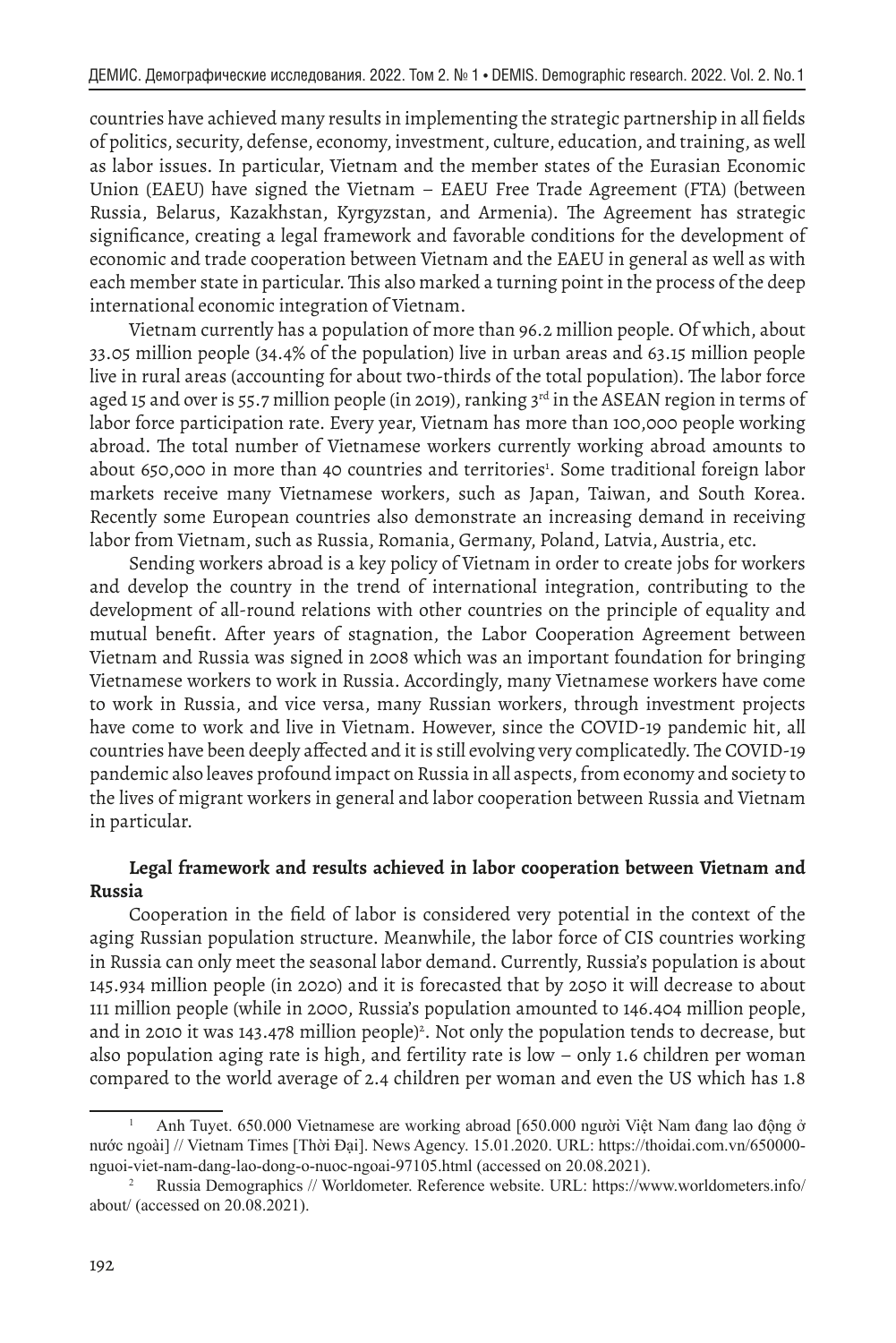children per woman. The death rate is high at 13.4 people per 1,000 population. On the other hand, the immigration rate to Russia remains low compared to some other countries of the world, with 1.7 people per 1,000 population, while in the US it is 3.8 people per 1,000 population. Migrants coming to Russia are mainly residents of the CIS and Eastern European countries<sup>3</sup>. Taking into account such a demographic situation, the Russian Government has raised monetary subsidies and increased the duration of maternity leave to encourage women to give birth to more children, along with many adjustments to the country's migration and immigration policies for foreign workers, especially those implementing labor cooperation with a number of partners including Vietnam to make up for the shortage of human resources. These decisions contribute to the Russian Federation's sustainable socio-economic development.

Vietnam and Russia signed agreements and protocols on labor cooperation on October 27, 2008, but officially those documents took effect on November 26, 2013. This is the legal basis for citizens of both sides to work in each other's territories for a limited time. The Agreement has an important meaning in enhancing the protection of citizens of the two states while working and living in the other country. This Agreement is valid for 5 years and can be extended for a further 3 years. It stipulates the legal conditions when citizens of the two countries work for a fixed term in each other's territory, including workers, officials, experts, etc. In this Agreement, there are some notable points such as: if the employee is terminated from a contract with a company, he/she can stay to sign a labor contract with another company and when the labor contract terminates, the cost for the employee's travel back home will be paid by the employer4 .

The Agreement also stipulates that Russian enterprises should standardize the conditions for Vietnamese workers as follows. Employees have a working term of 2 years which can be extended by the employer once a year, and there is no fee when renewing the contract. Working time is 10 hours a day, 6 days a week, 26 days a month and the employee can work overtime 2 hours a day (ex., for the textile industry). Overtime pay is equal to 150% of the basic hourly wage with a meal. Employees are entitled to holidays and sick leave according to the labor law of the Russian Federation<sup>5</sup>. When working in Russia, employees will be paid all social benefits by the company such as: health insurance or occupational accident insurance according to Russian labor law. In addition, employees are also supported with free accommodation and travel, and periodical health checks. In particular, Russian law prohibits workers from illegally striking, from working for other employers, and from violating the laws of the Russian Federation. The employer has the right to terminate the contract ahead of time if the employee violates the company's regulations or the legislation of the Russian Federation.

<sup>3</sup> Rosenberg M. Population Decline in Russia // Thought Co. Reference site. 02.09.2019. URL: https://www.thoughtco.com/population-decline-in-russia-1435266 (accessed on 20.08.2021).

<sup>4</sup> A definite-term labor cooperation agreement between Vietnam and Russia approved by the Russian side [Hiệp định hợp tác lao động có thời hạn giữa Việt Nam và LB Nga đã được phía Nga thông qua] // Multifunctional complex "Hanoi – Moscow" [Tổ hợp Đa chức năng "Hà Nội – Mátxcova"] [site]. URL: http://incentra.com.vn/tin-tuc/chi-tiet/hiep-dinh-hop-tac-lao-dong-co-thoi-han-giua-viet-nam-va-lbnga-da-duoc-phia-nga-thong-qua (accessed on 20.08.2021).

<sup>5</sup> Russian Federation – Potential destination for Vietnamese workers in 2019 [Liên Bang Nga - Thị trường tiềm năng cho lao động Việt trong năm 2019] // Yen Bai Newspaper. 24.12.2018. URL: http://www.yenbai.gov.vn/lao-dong-xuat-khau/noidung/tintuc/Pages/chi-tiet-tin-tuc. aspx?ItemID=848&l=TinHoatDong (accessed on 20.08.2021).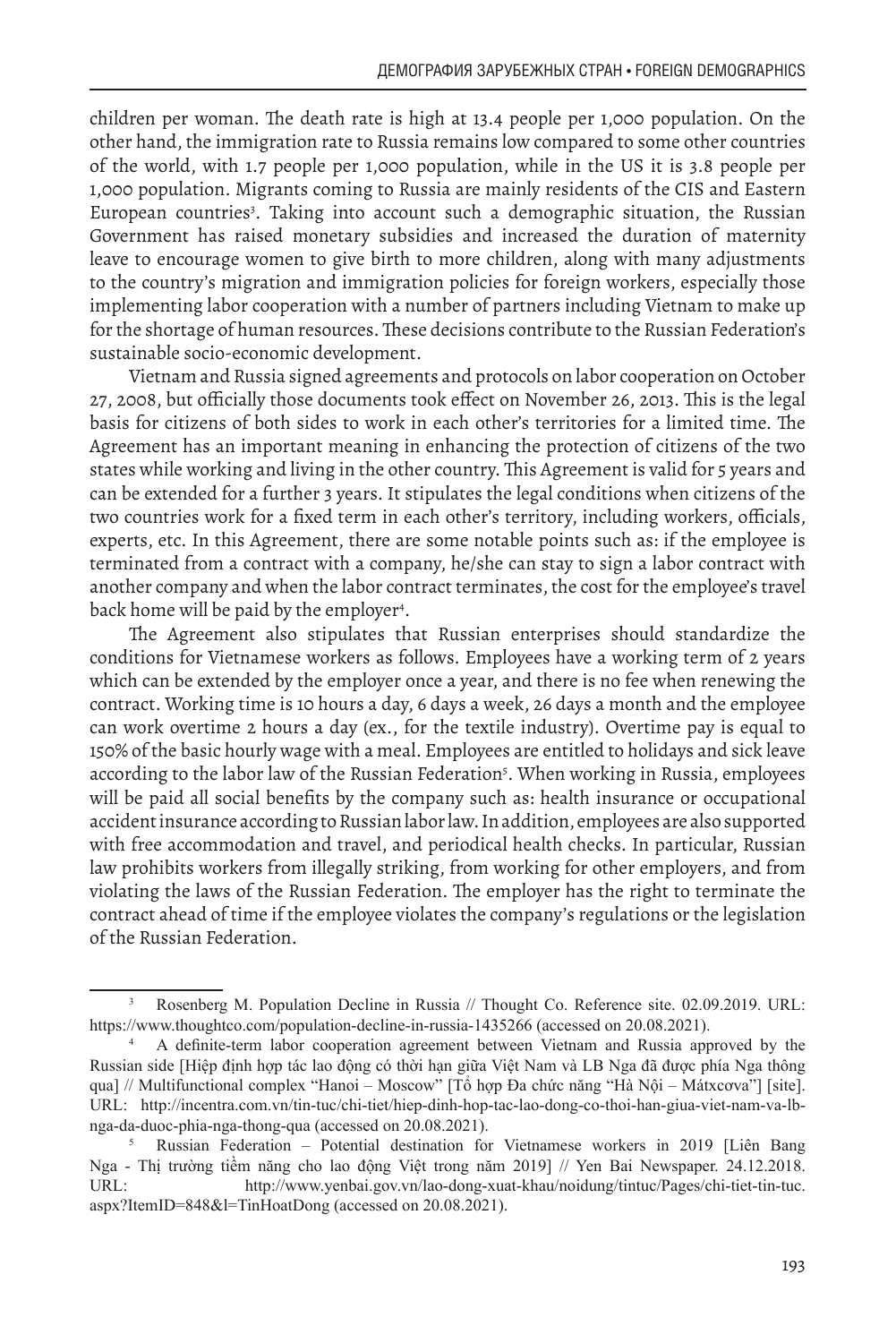Thus, citizens of Vietnam and Russia will be legally protected when working for a fixed term in the two countries. This is very important for Vietnamese workers, especially at a time when the Russian government is tightening its management of migrant workers. The Agreement is also a legal basis for the responsible agencies of the two sides – the Ministry of Labor, War invalids and Social Affairs of Vietnam and the Ministry of Internal Affairs of Russia – to exchange information on policies for overseas workers in order to remove difficulties and obstacles, at the same time, promoting cooperation on labor and enabling to solve the problem of human resources for socio-economic development of the two sides.

After the collapse of the Soviet Union, official labor relations between the two sides almost stalled. It was not until 2008 that the two sides signed a cooperation agreement on labor and opened up new cooperation opportunities. However, there are still many obstacles: ex., Vietnam wants Russia to review and clarify procedures for medical checkups and language tests for Vietnamese workers, and at the same time to create favorable conditions for workers who are doing business, living, and working in Russia. Most of these workers do not go through Vietnamese labor supply organizations and enterprises.

On the other hand, one of the current difficulties is that the Russian side only provides foreign labor quotas for one year at a time, and the number is always changing. This adjustment makes the number of Vietnamese workers working in Vietnamese enterprises in the Russian Federation face a temporary legal situation. The legalization of these workers is very complicated, many people accept to work illegally, which leads to negative consequences in the management system, as well as the loss of tax revenue for the state. Moreover, the granting of annual quotas is probably only suitable for seasonal workers from CIS countries. Taking into account the current number of Vietnamese workers in Russia, many of whom are illegal workers, it is necessary to create favorable conditions so that they could get legal status for a reasonable time, about 2 or 3 years in order to both manage migration and collect taxes. At the same time, if people cannot afford to stay in the country, they should have enough time to prepare for returning home.

According to the General Department of Migration, Russia has granted quotas for migrant workers as follows: 23,695 people in 2000, 18,784 people in 2005, 13,416 people in 2010, 13,671 people in 2015 and 17,596 people in 2017 [1] [see Table 1]. In 2019 there were 17,407 workers in Russia [2] [see Fig. 1]. It is expected that Vietnam will continue to negotiate so that in the coming time, Russia will receive an average of 15,000–20,000 workers per year6 . Vietnamese workers coming to work in Russia mainly focus on several industries such as construction, garment, mechanical engineering, and agriculture. The salary of employees is about 700–1,200 USD per month, which is equivalent to 15.7–27 million VND per month [see Table 2]. Vietnamese workers are living and working mainly in such Russian cities and regions as Vladimir, Kaluga, Ryazan, Saint Peterburg and Leningrad Region, Pskov, Krasnodar, Stavropol, Bashkortostan, Tatarstan, Sverdlovsk, Khakasia, Khabarovsk, Primorsky, Yekaterinburg, Nizhny Novgorod, Tomsk, and Moscow<sup>7</sup>.

<sup>6</sup> Russia will receive 20,000 Vietnamese workers every year [Nga sẽ tiếp nhận 20.000 lao động Việt mỗi năm] // VN News. News website. 08.07.2019. URL: https://vtv.vn/trong-nuoc/nga-se-tiep-nhan-den-20000-lao-dong-viet-moi-nam-20190708150421578.htm (accessed on 20.08.2021).

<sup>7</sup> Buckley C., Peachey E., Hofmann E. The Tenacity of Transnational Networks: Vietnamese Migrants in the Soviet Union and Russian Federation // Population Association of America [site]. URL: https://paa2012.princeton.edu/papers/122450 (accessed on 20.08.2021).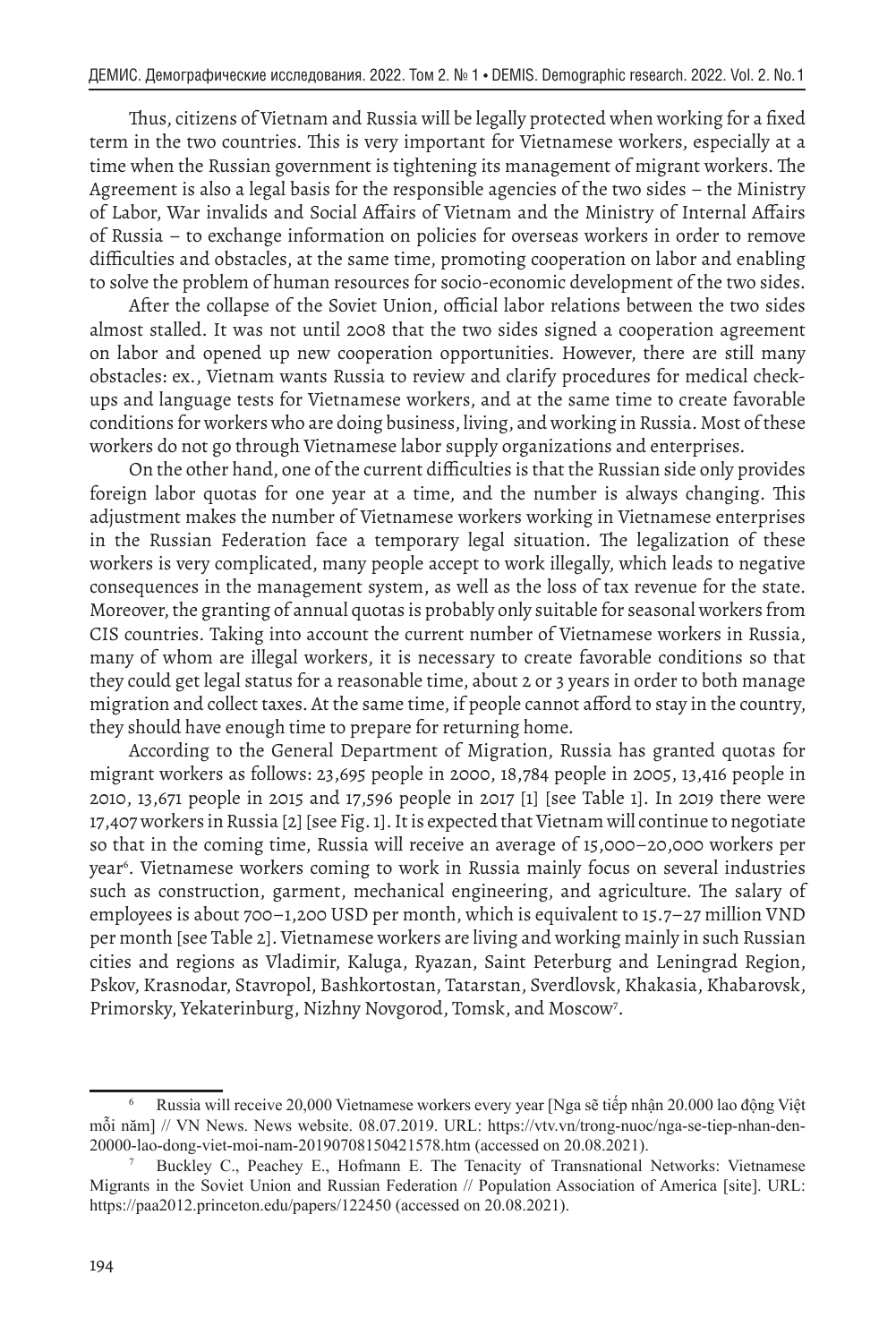

*Fig. 1.* **Number of Vietnamese migrants in Russia in 2019** *Source:* [2]

Table 1.

#### **Indicators of Russia's migration policy on migrants from Vietnam in 2016–2019**

| <b>Indicators</b>                                              | 2016   | 2017   | 2018   | 2019   |
|----------------------------------------------------------------|--------|--------|--------|--------|
| Visa granted                                                   | 22,045 | 25,748 | 28,566 | 25,797 |
| Migration registration numbers                                 | 62,553 | 72,644 | 83,587 | 96,345 |
| in which the number of first registration                      | 44,996 | 51,535 | 55,792 | 69,386 |
| Trip purposes:                                                 |        |        |        |        |
| - Travelling                                                   | 10,982 | 9,737  | 15,053 | 29,132 |
| - Study                                                        | 6,241  | 6,553  | 6,724  | 7,068  |
| - Work                                                         | 16,708 | 21,120 | 17,407 | 17,407 |
| -Personal purposes                                             | 5,201  | 7,157  | 11,168 | 9,986  |
| - Other                                                        | 5,864  | 6,968  | 5,440  | 5,793  |
| Have a temporary residence permit until the end<br>of the year | 3,117  |        |        |        |
| Have a residence permit                                        | 8,978  | 9,785  | 10,104 | 10,687 |
| Have Russian citizenship<br>. .                                | 287    | 331    | 401    | 474    |

*Source:* [1]

Table 2.

### **Average income of Vietnamese workers in some countries**

| No | <b>Destination</b> | Salary range<br>(USD/month) | Other income<br>average (USD/<br>month) | <b>Estimated ratio of the average salary</b><br>of Vietnamese migrant workers to the<br>average salary of the host country (%) |
|----|--------------------|-----------------------------|-----------------------------------------|--------------------------------------------------------------------------------------------------------------------------------|
|    | Taiwan             | 650                         | 200                                     | 45.8                                                                                                                           |
| 2  | South Korea        | 1,000                       | 250                                     | 35.2                                                                                                                           |
| 3  | Japan              | 1,400                       | 200                                     | 42.2                                                                                                                           |
| 4  | Malaysia           | 300                         | 111                                     | 46.1                                                                                                                           |
| 5  | Saudi Arabia       | 320                         | 100                                     | 5.7                                                                                                                            |
| 6  | Laos               | 300                         | 113                                     | 180.0                                                                                                                          |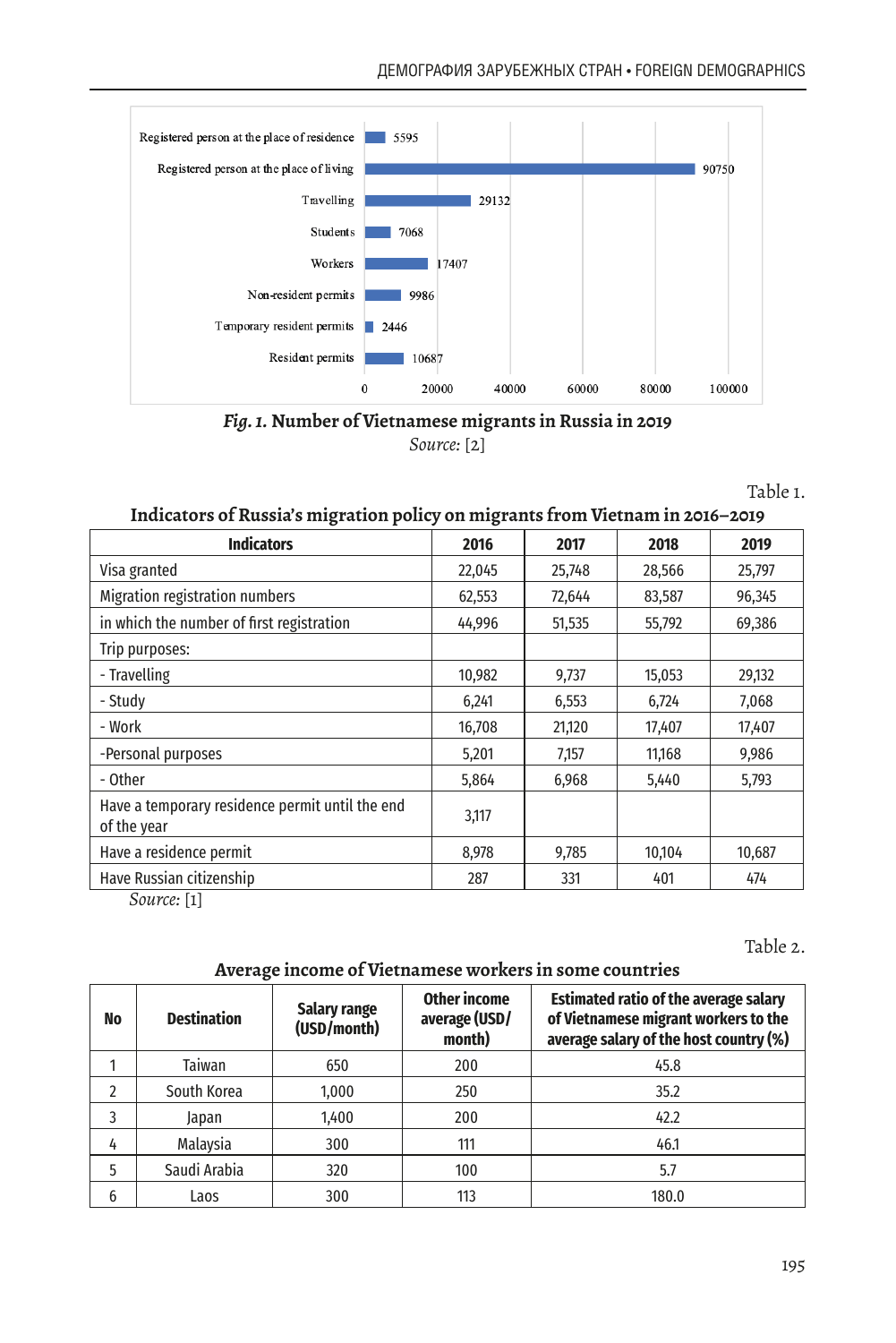| No | <b>Destination</b>    | <b>Salary range</b><br>(USD/month) | <b>Other income</b><br>average (USD/<br>month) | <b>Estimated ratio of the average salary</b><br>of Vietnamese migrant workers to the<br>average salary of the host country (%) |
|----|-----------------------|------------------------------------|------------------------------------------------|--------------------------------------------------------------------------------------------------------------------------------|
|    | Russian<br>Federation | 800                                | 200                                            | 41.7                                                                                                                           |
| 8  | 0atar                 | 320                                | 100                                            | 4.9                                                                                                                            |
| 9  | Germany               | 1.137                              | -                                              | 31.1                                                                                                                           |
| 10 | Australia             | 4,000                              | 800                                            | 93.8                                                                                                                           |

*Source: Ministry of Labor, War Invalids and Social Affairs of Vietnam<sup>8</sup> , cit. ex [3]*

In Vietnam, Russian workers mainly work at the Vietsovpetro joint venture, so the Russian side is only interested in asking Vietnam to exempt the work permit procedure for Russian workers. The total number of Russian workers in Vietnam under this agreement is 891 people (in 2018), of which 177 people were granted work permits under Decree No. 11/2016/ND-CP, and 20 people are not subject to work permits. The above-mentioned workers need to declare to the local labor authorities to be exempted from the above permit.

Obviously, cooperation between Vietnam and Russia has strong political support, but the mechanism needs to be changed. The previous subsidy management mechanism should be abolished as applied in the field of labor cooperation. In terms of state management in labor cooperation, it is still macro-managed by the Ministry of Labor, War Invalids and Social Affairs of Vietnam. However, direct management should be performed by enterprises and based on actual needs to organize the sending of workers, there should be close cooperation between Vietnamese enterprises, Russian enterprises, the Vietnamese embassy, and the Russian labor management agency to work together, especially on the mechanism for granting work visas between the two sides. In addition to ensuring a satisfactory income, having a stable job for a long time like 5–10 years would be more attractive to employees. Since the Ukrainian crisis stroke, especially since the beginning of the COVID-19 pandemic in 2020, the Russian economy has faced many difficulties, so the opportunities for attracting foreign labor to Russia are now limited due to a decrease in labor demand.

## **COVID-19 pandemic and recommendations to promote labor cooperation between Vietnam and Russia**

The COVID-19 pandemic with the "social distancing" method to prevent the spread of the virus to the community is implemented on a national scale, as well as at a global level. The Russian government has taken a series of measures to prevent the spread of the pandemic. However, the price to pay is the economic recession. Its cause is the combination of high inflation, tight monetary and fiscal policies, disruptions to global supply chains, falling oil prices due to reduced demand for travel, and some global economic trends, such as oil prices falling by 65.5% in the first half of 2020 amid worsening epidemiology, persistent high geopolitical risks and growing risk aversion that hampered the economic recovery in 2021. According to estimates of the International Monetary Fund (IMF), the total loss of the world economy in 2020–2021 will amount to approximately 12 trillion USD [4]. According to the estimates by the Higher School of Economics (HSE) and the International Monetary Fund, the negative impact of the COVID-19 pandemic on Russia's GDP is 4.3% and 6.6%

<sup>8</sup> Ministry of Labor, War Invalids and Social Affairs of Vietnam [site]. URL: http://english.molisa. gov.vn/Pages/home.aspx (accessed on 20.08.2021).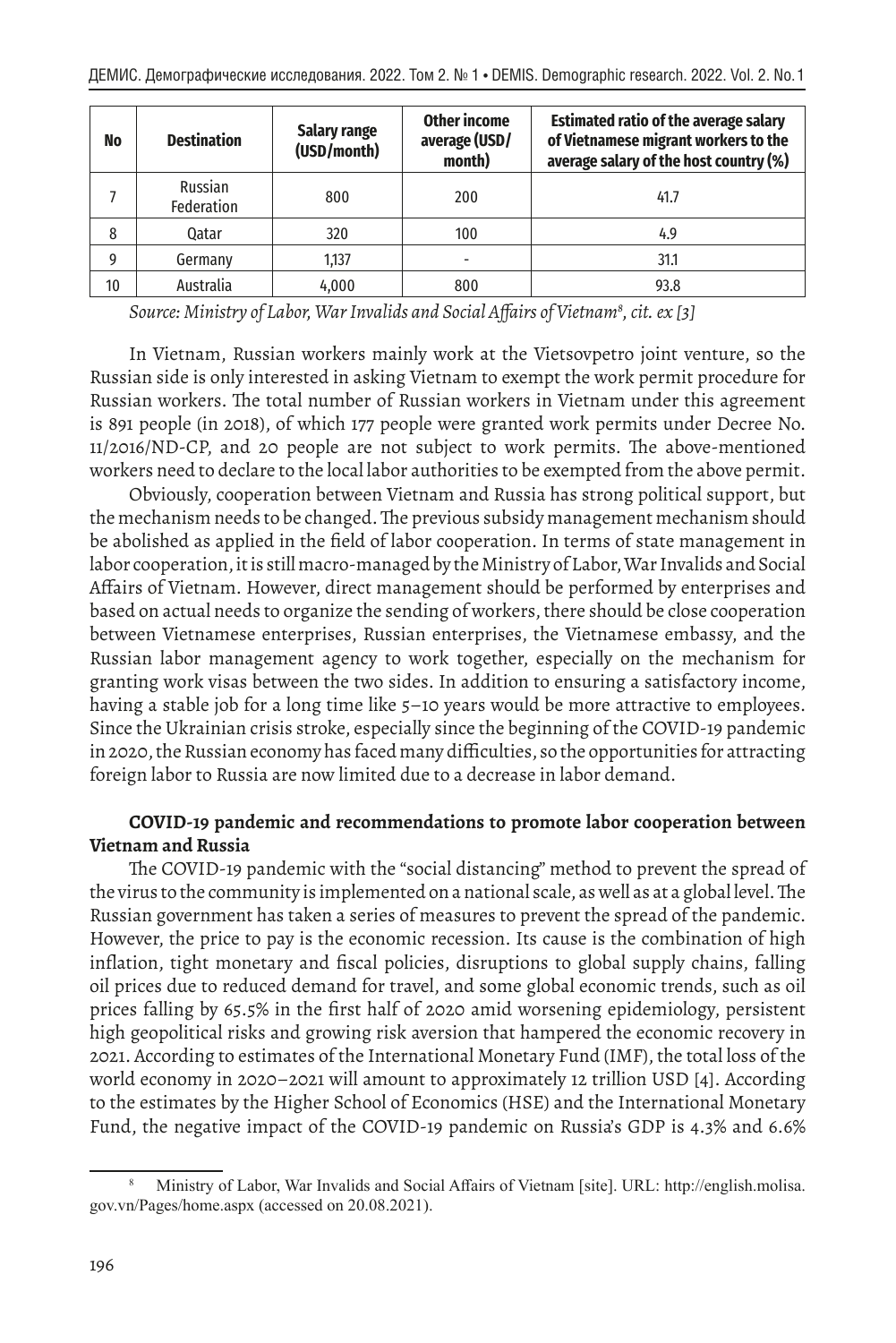respectively, and the World Bank forecasts further Russian GDP reduction by about 5.4%. This number is higher than the estimates given in May 2020 [4].

The impact of the COVID-19 pandemic on poverty in Russia is clearly felt by the majority of migrant workers in Russia. Many of these migrant workers stayed in Russia during the pandemic, without any work or income. Statistics from December 2019 show that more than 1.6 million migrant workers are residing in Moscow. Most of them come from Central Asia [4]. Many workers are engaged in sectors such as services or constructions – the sectors that have been especially strongly affected by the COVID-19 restrictions.

The impact of COVID-19 on Russian society is huge. The border closure left hundreds of migrants from different countries stranded in Russia. The problem here is the regulation of the status of migrant workers who stay in Russia and whose permits have expired, that is, they unknowingly become illegal migrants. The Ministry of Internal Affairs of Russia estimates the number of migrants working legally in Russia at 2.5 million (2020 figures) [5], which might be equivalent to the number of migrants working informally. According to experts, up to 90% of migrant workers do not want to leave Russia and expect the crisis to pass. In recent years, Russia has gradually overcome problems in infrastructure development, digital transformation, digital economy development, diversification of resource-based growth, and reduction of regional disparities, especially in the Far East.

Currently, Russia is continuing to modernize the field of oil and gas exploitation, transportation, and production, strengthen cooperation in exploitation in CIS countries, as well as shifts to expand export markets to the East. It concerns major cooperation with enterprises, state corporations of Vietnam, and the Russian Federation. These are fields that require large capital, professional and organized workforce, so it is going be a breakthrough in joint venture cooperation between the two sides. From state-owned enterprises, there will be the attraction of small and medium enterprises of both sides. From this cooperation, there will be spillover effects to labor cooperation, to liquefied petroleum gas cooperation. This will also create opportunities to develop sea transport between the two sides, cooperate in developing logistics between the two countries as well as regionally and globally. Cooperation in shipping will affect cooperation in the shipbuilding industry, as well as ship repair between the two countries.

In such a context, the Government of Vietnam and management agencies need to develop, issue and implement policies and solutions to ensure favorable conditions for workers abroad, contributing to the sustainable development of labor migration. Currently, the quality of Vietnamese labor is still limited, in which the percentage of trained workers is still low, and the shortage of skilled workers has not yet met the needs of the labor market and integration. The gap between training and the needs of the labor market is still large. The imbalance in the structure of training professions between regions has been slowly overcome, but still not meeting the human resource needs of the society.

In order to solve the problems as well as exploit the potential of the two sides, both countries need to implement a number of solutions in the coming time as follows:

*Firstly,* the Government of Vietnam and the Government of Russia, through the activities of intergovernmental committees, should have discussions and propose recommendations to promote the development of labor cooperation, facilitate all workers towards compliance with laws, bringing benefits to individuals and businesses, as well as contributing to the countries' development. In particular, the two states should continue to effectively deploy the Vietnam – Russia Labor Working Group to properly implement the labor cooperation agreement signed by the two sides.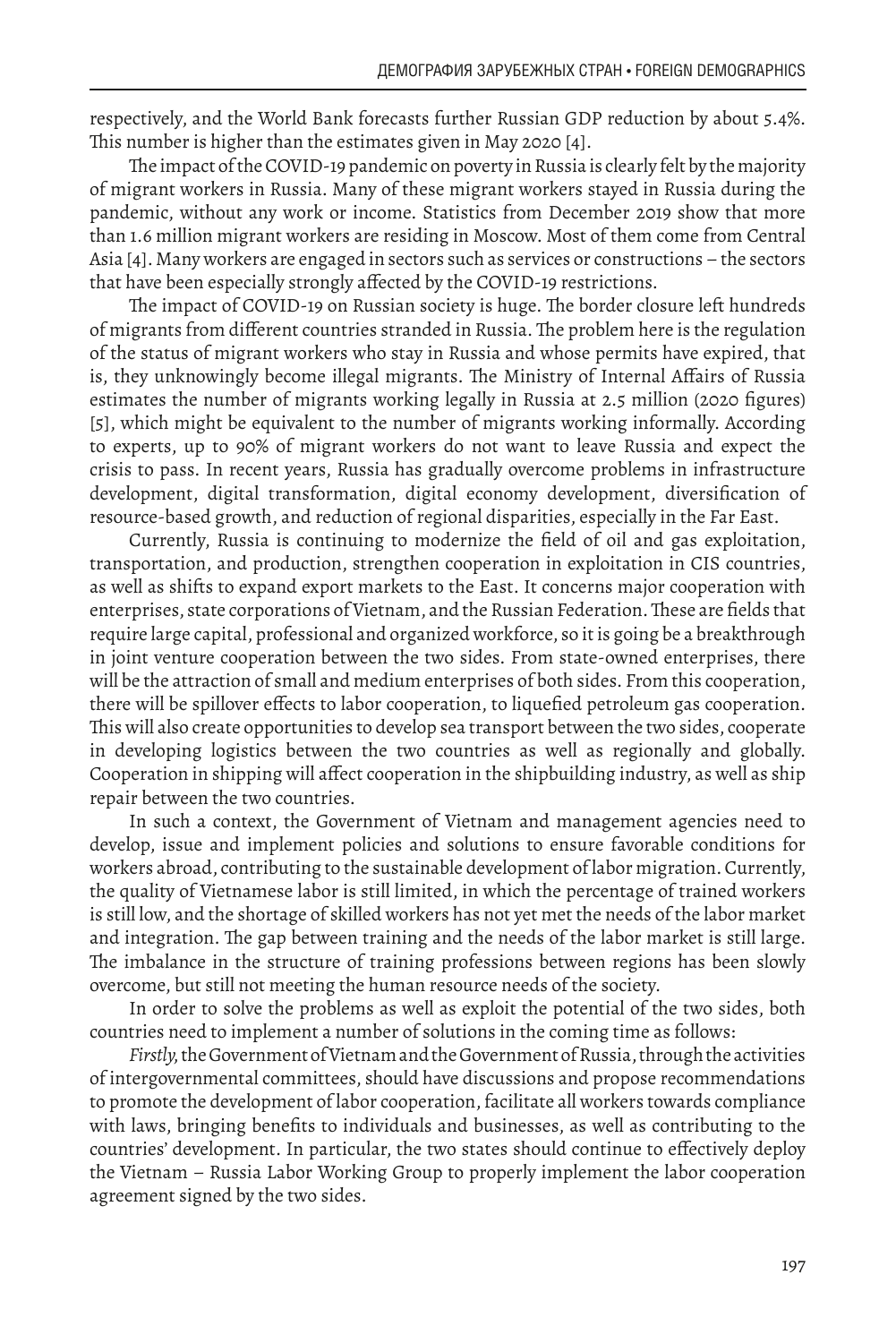*Second,* Vietnam and Russia should proceed to sign the Agreement on organized recruitment of Vietnamese citizens to work in the Russian territory; the negotiation and signing of the Intergovernmental Agreement on the attraction and organization of recruitment of Vietnamese laborers to work in the Russian Federation for a definite time will create conditions for both countries to better manage and utilize their human resources according to the strengths and needs of each party, and also contribute to protecting the rights and interests of Vietnamese workers when working at Russia. If signed, Vietnam will be the second country that Russia proposes to sign the Agreement on Organized Labor Recruitment after Uzbekistan. Currently, the two sides are continuing to discuss and negotiate for the second time on the Agreement between the two governments on the attraction and organized recruitment of Vietnamese laborers to work in the territory of Russia for a fixed term.

*Third,* it is necessary to continue to inform and propagate about changes in immigration laws and policies for workers in two countries; organize job search with vacancies, teach Russian language and organize vocational training for migrant workers who lack the necessary qualifications and skills, and work out cost mechanisms for these activities. At the same time, it is necessary to provide complete and accurate information about the labor market, working conditions, wages, living standards, housing conditions, etc.

*Fourth,* research is needed to develop management policies for all forms of sending Vietnamese workers to work in Russia through service enterprises and non-business organizations for stricter management of labor migration, limiting damage and risks to workers. In particular, drastic measures taken by the government of the Russian Federation to control the spread of the pandemic have also been a barrier to bringing Vietnamese workers to Russia. Therefore, the recognition of "vaccination passports," when bringing workers, must absolutely comply with regulations on epidemic prevention and control, thoroughly advise employees how to prevent the spread of COVID-19 proactively, and strictly follow the health requirements of both Vietnamese authorities and the receiving country.

*Fifth,* the Vietnamese side should continue its efforts in training and fostering migrant workers' skills, as well as improving their awareness of potential risks before sending them abroad. Now more workers with professional and technical qualifications are needed in the host countries. Simultaneously, it is important to propagandize and raise awareness of the importance of law observance when working abroad and returning home after the end of the contract with the employer not to stay to work illegally in the violation of the laws of the host country.

*Sixth,* improving the quality of input selection seems reasonable. The Government should require that enterprises providing the service of sending workers abroad to help the workers and provide them more time to learn about the receiving enterprise and their job abroad, as well as to clarify their career orientations and working goals, understand the corporate culture, customs and habits of the host country in order to meet the requirements of their future employers<sup>9</sup>.

*Seventh,* it is necessary to booster the management and administration role of the authorities at all levels, improve the effectiveness and efficiency of state management conducted by agencies related to the field of labor export, thereby strengthening

<sup>9</sup> Nguyen Kim Anh et al. Remittance policy for Vietnam's socio-economic development [Chính sách kiều hối phục vụ phát triển kinh tế - xã hội Việt Nam]. Independent national-level research project No. ĐTĐL-XH.15/15.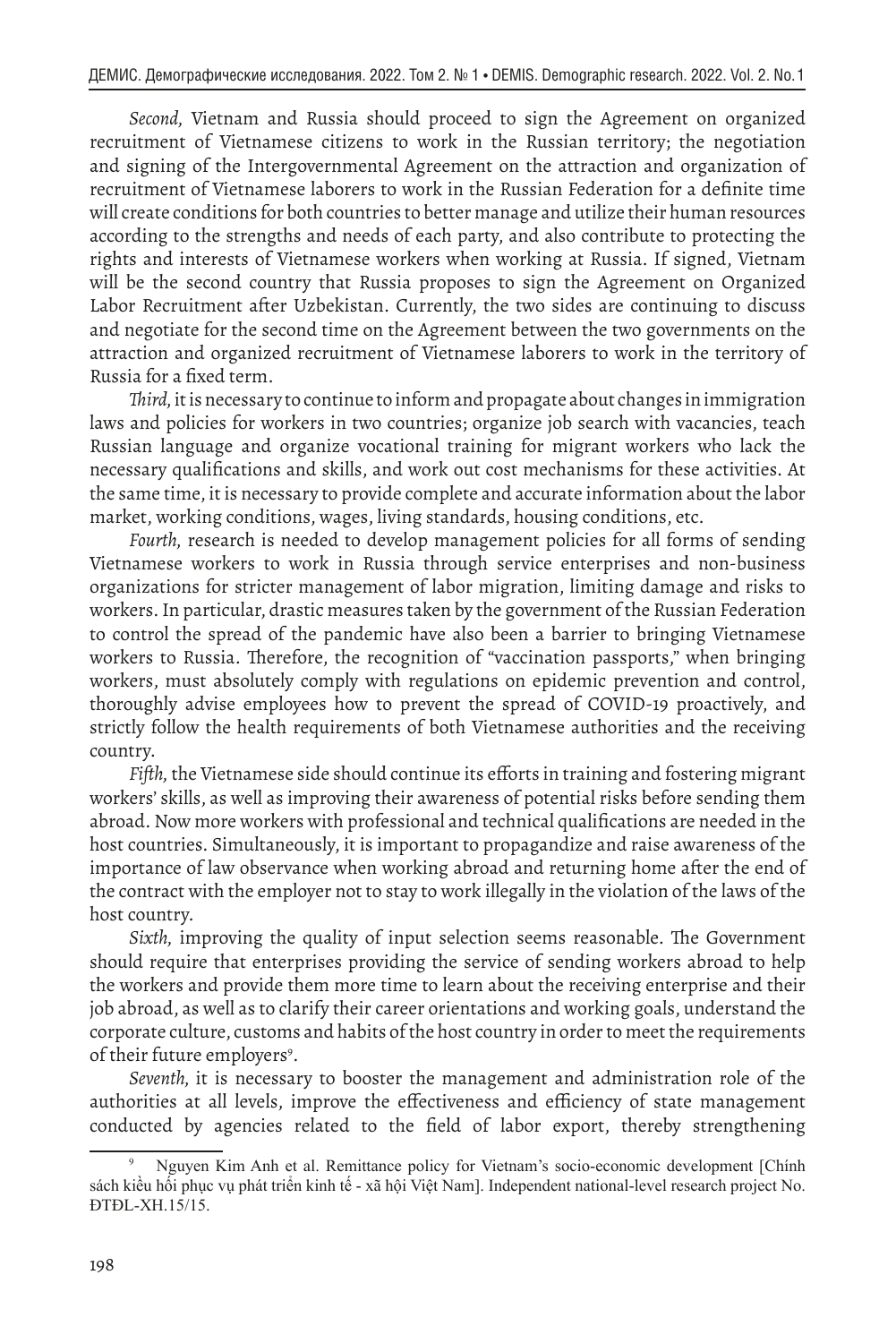coordination between central and local state agencies in managing labor migration activities. Strengthening the coordination between relevant ministries and local authorities would help to detect and strictly handle violations in order to prevent workers from being taken overseas by organizations and individuals which have no function of sending workers abroad, including to Russia.

*Eighth,* we recommend implementing policies to encourage migrant workers to send remittances back home by official means, that is through banks in each country and jointventure banks, for example, giving them and their families the highest priority in registration and job assignment. That allows to reduce illegal Vietnamese migration with minimal costs and put under state supervision most Vietnamese citizens in the territory of the Russian Federation to avoid the violations of regulations on stay and employment, increasing profits for the Federal and local budgets on the basis of Vietnamese working abroad legally. In this way, it is possible to achieve an improvement in their status, an increase in labor efficiency, and at the same time to raise the level of social and legal insurance, including the issue of ensuring the right to equal pay with other citizens of the Russian Federation who have the same labor intensity, and the right to access to social infrastructure and services. It should be noted that information on the number and characteristics of illegal Vietnamese migrants in Russia is very limited, and the application of measures to publicize may provide an important source of additional information to improve migration regulation, which may allow for more fundamental management solutions in this area.

*Ninth,* effective implementation of the Free Trade Agreement between Vietnam and the Eurasian Economic Union would strengthen cooperation in the field of investment, including that of Vietnam into the EAEU and from the EAEU into Vietnam. In order to promote cooperation in this area, it is necessary to redefine the investment priorities of both sides, strengthen commercial activities and market access, attract and implement Russian investment projects in Vietnam. Joint enterprises and investment projects would promote the employment of workers and experts from both countries. Especially, strengthening investment promotion activities would attract Vietnamese enterprises to invest in the projects in the Russian Far East. At the same time, promoting cooperation in the fields of tourism, science, technology, education, and training seems to be quite promising. These are the fields that can become both a bridge and great support for the strengthening of economic cooperation between the two countries. Strengthening training cooperation not only improves the quality of human resources in Vietnam but also provides human resources for joint ventures and enterprises<sup>10</sup>.

*Tenth,* the Russian side in recent years has focused on developing the Far East, but Russia lacks both human resources and investment capital there. At the same time, the Russian Far East is a territory that is rich both in resources and prospects. Oil and gas exploitation, fertilizer, timber, fishing, and agricultural industries have great potential for development in that territory. As a key breakthrough, Vietnam should choose the Far East as a priority in its relations with Russia. Obviously, in Vietnam, these products are now becoming scarce, the country has to import coal, fertilizers, wood, etc. In addition, taking advantage of the vast and fertile land of the Far East to develop agriculture, both serving

<sup>10</sup> Hoa Huu Cuong, Nguyen Thanh Lan. Promoting Vietnam – EUEA relations in the new context [Thúc đẩy quan hệ Việt Nam - Liên minh kinh tế Á - Âu trong bối cảnh mới] // Communist Review. Organ of Political Theory of Vietnam Communist Party's Central Committee. 22.06.2021. URL: https://www. tapchicongsan.org.vn/web/guest/quoc-phong-an-ninh-oi-ngoai1/-/2018/823414/thuc-day-quan-he-vietnam---lien-minh-kinh-te-a---au-trong-boi-canh-moi.aspx (accessed on 20.08.2021).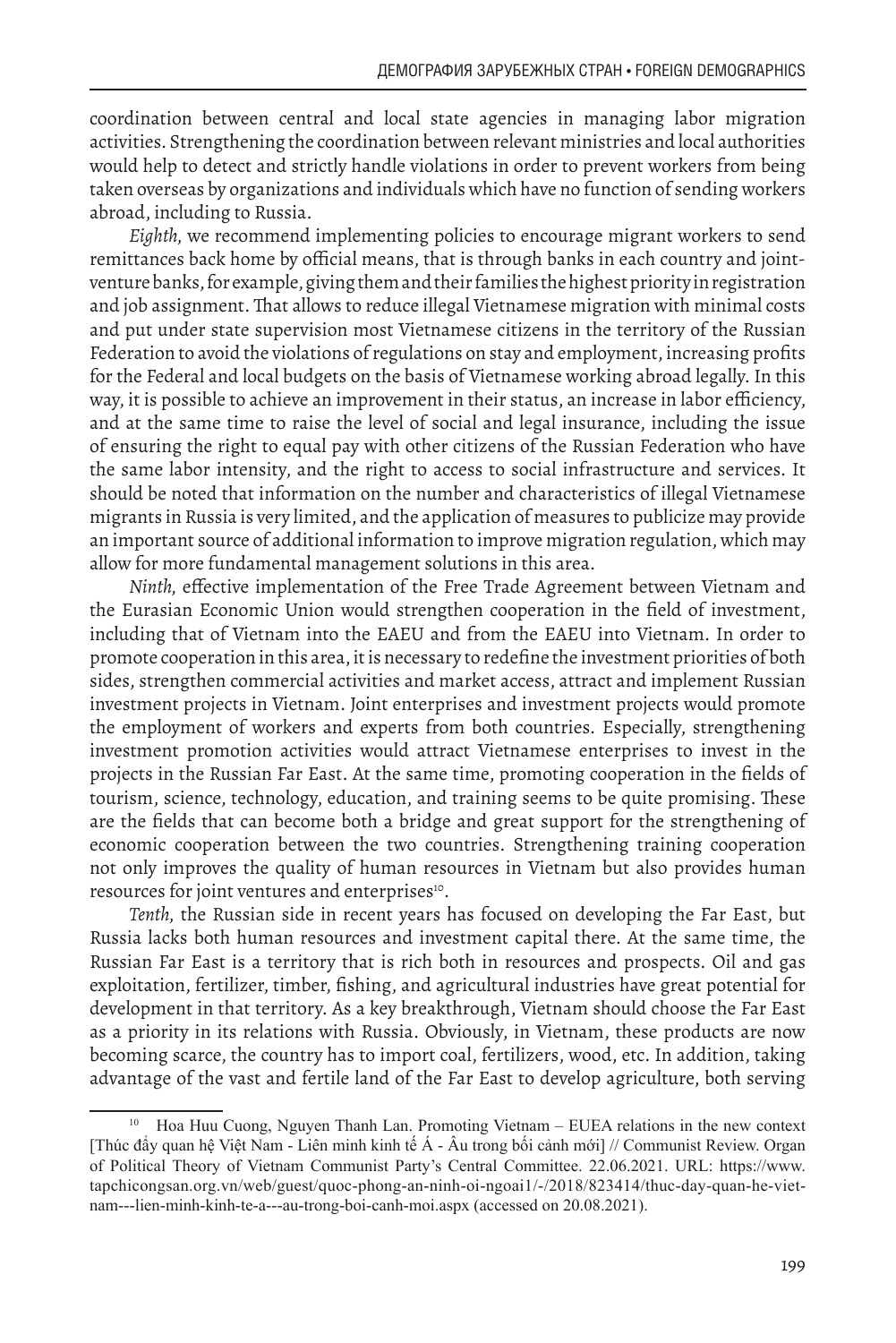local needs and exporting is promising. On the other hand, in the long-term, the depletion of fossil energy sources, towards the use of clean alternative energies such as biofuels will require huge land funds. As a future vision, this is also a potential field for cooperation between Vietnam and the Far East. The Far East has fast lands and forests, so Vietnam needs to invest labor and capital to exploit these advantages. Well-developed cooperation with the Russian Far East would not only bring economic benefits, but also help Vietnam to deal with redundant laborers in the condition that some localities are crowded with people, and bring stable supplies of coal, fertilizer, clinker, crude oil, gas, timber, etc., reducing pressure on the environment and contributing to fast and sustainable development for both Vietnam and the Far East. However, for the actualization of these prospects, a great effort is required in high-level political relations between the two sides, aiming at practical interests and development needs of the two countries and overcoming obstacles in terms of security, sovereignty, and culture for the benefit of long-term development as well as the strategic partnership between the two sides.

#### **Conclusion**

Vietnam and Russia have emphasized promoting comprehensive cooperation in all fields in order to implement the agreements signed by the two governments. Since 2001, the two sides have signed 54 bilateral agreements, with 41 agreements still in force, especially the Labor Cooperation Agreement between the two countries. Through the Intergovernmental Committee, the two countries need to continue to remove obstacles related to bilateral cooperation, as well as discuss directions and measures to further promote cooperation between Vietnam and Russia in a more practical and effective manner, in which promoting labor cooperation is one of the priorities in the coming time. Labor export will bring benefits to Vietnam because when workers return home, they bring their financial resources and human capital contributing to the country's future development and at the same time promoting comprehensive strategic partnership between the two countries in practice.

#### **References**

1. Riazantsev S. V., Khramova M. N. Cooperation between Russia and Vietnam in the Migration Sphere: Trends and Prospects. In: *Russia-Vietnam Relationship: Convergence of Bilateral Interests.* Moscow: RAS IFES, 2020. 376 p. ISBN: 978-5-8381-0378-9. (In Russ.)

2. Pismennaya E. E., Ryazantsev S. V., Luong Dinh Hai, Ochirova G. N. Quality of Life and Education in Russia as Seen by Vietnamese Students. *Alma Mater (Vestnik Vysshey Shkoly).* 2020. No. 11. Pp. 20–28. DOI: https://doi.org/10.20339/AM.11-20.020. (In Russ.)

*3. Viet Nam Migration Profile 2016.* Ha Noi: International Organization for Migration, 2017. 116 p. Reference No. ENG0542. URL: https://publications.iom.int/books/viet-nam-migration-profile-2016.

4. Ranov Zh. The impact of the COVID-19 Pandemic on the Russian Economy. *Eurasian Research Institute Weekly E-Bulletin.* 2020. No. 279. 2 p. URL: https://eurasian-research.org/wp-content/ uploads/2020/12/Weekly-e-bulletin-02.11.2020-08.11.2020-No-279.pdf.

5. Ivakhnyuk I. Coronavirus Pandemic Challenges Migrants Worldwide and in Russia. *Population and Economics.* 2020. Vol. 4. No. 2. Pp. 49–55. DOI: https://doi.org/10.3897/popecon.4.e53201.

#### **Bio note:**

*Dang Minh Duc, PhD, Associate Professor, Senior Researcher, Vice Director, Institute for European Studies, Vietnam Academy of Social Sciences, Hanoi, Vietnam.*

**Contact information:** *e-mail: minhduc\_ies@yahoo.com; ORCID ID: 0000-0002-7441-202X.*

*Nguyen Chi Hieu, PhD, Associate Professor, Senior Editor, Communist Review, Hanoi, Vietnam.*

**Contact information:** *e-mail: hieunguyenchi69@gmail.com; ORCID ID: 0000-0001-7593-1107.*

*Tran Dinh Hung, PhD, Researcher, Institute for European Studies, Vietnam Academy of Social Sciences, Hanoi, Vietnam.* **Contact information:** *e-mail: hungtran.dhkt@gmail.com; ORCID ID: 0000-0002-6312-0988.*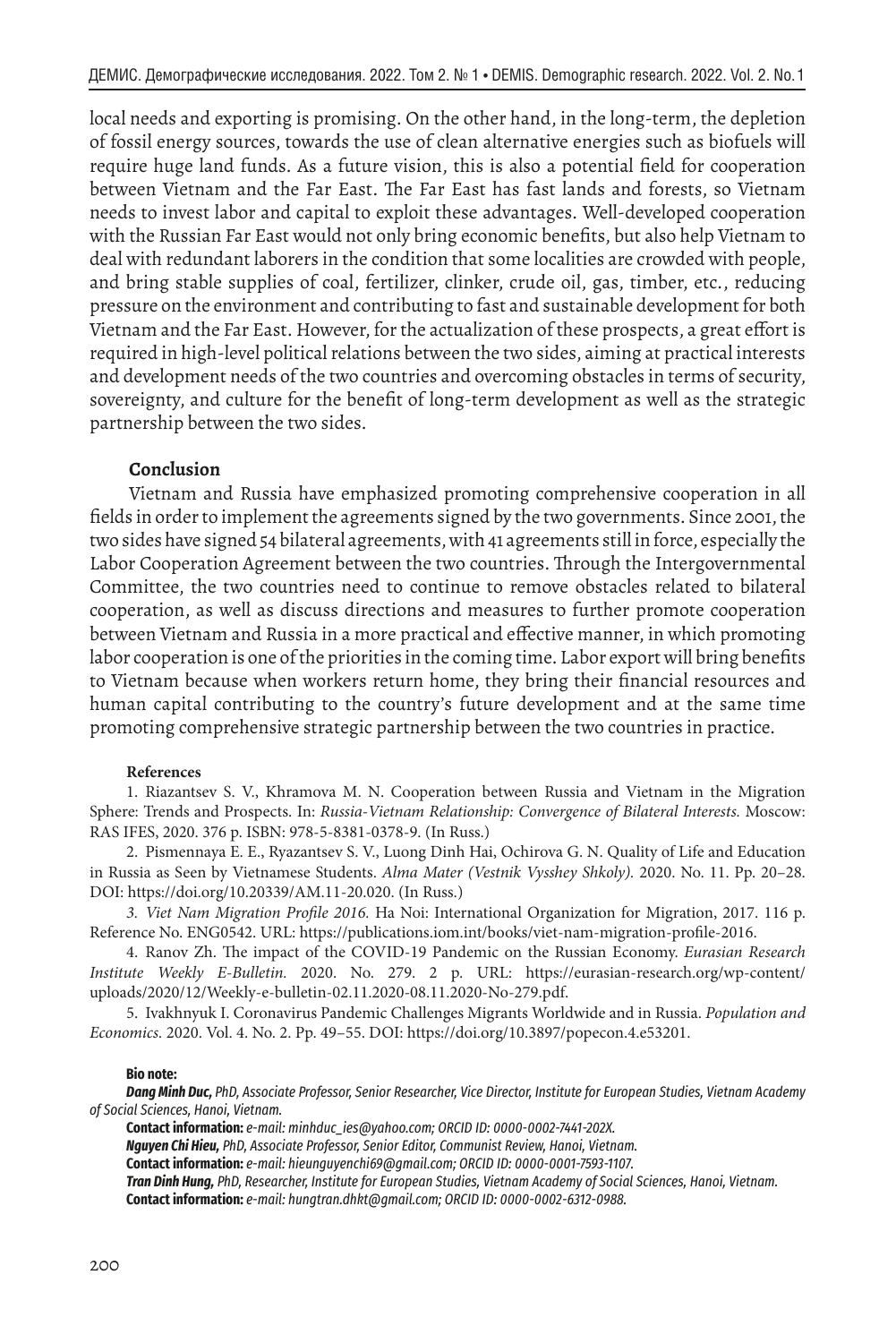*Acknowledgements and financing:*

*The study is conducted with support from Vietnamese Ministry of Science and Technology, Project "The Vietnamese Community in Russian and CIS countries in 1991-2018," Code: NĐT.72.RU/19.*

*Received on 12.11.2021; accepted for publication on 20.01.2022. The authors have read and approved the final manuscript.*

# **СОТРУДНИЧЕСТВО МЕЖДУ ВЬЕТНАМОМ И РОССИЕЙ В СФЕРЕ ТРУДОВОЙ МИГРАЦИИ: НАПРАВЛЕНИЯ И НОВЫЕ ВОЗМОЖНОСТИ**

## **Данг Мин Дык**

*Вьетнамская академия общественных наук, Ханой, Вьетнам E-mail: minhduc\_ies@yahoo.com*

# **Нгуен Чи Хьеу**

*Редакция журнала «Коммунистическое обозрение», Ханой, Вьетнам E-mail: hieunguyenchi69@gmail.com*

# **Чан Динь Хунг**

*Вьетнамская академия общественных наук, Ханой, Вьетнам E-mail: hungtran.dhkt@gmail.com*

#### **Для цитирования:** *Данг Мин Дык, Нгуен Чи Хьеу, Чан Динь Хунг.* **Сотрудничество между Вьетнамом и Россией в сфере трудовой миграции: направления и новые возможности // ДЕМИС. Демографические исследования. 2022. Т. 2. № 1. С. 191–202. DOI: https://doi.org/10.19181/demis.2022.2.1.15**

*Аннотация. Вьетнамско-российские отношения сегодня продолжают традиции, заложенные в отношениях с Вьетнамом еще Советским Союзом. Рассмотрев реальный ход развития и перспективы взаимоотношений между двумя странами, которые за последние двадцать лет прошли путь от стратегического партнерства до всеобъемлющего сотрудничества, мы видим, что обе стороны имеют здесь свой потенциал и свои интересы. Сотрудничество России и Вьетнама продолжает углубляться, особенно в тех областях, которые являются сильными сторонами для обеих стран: от политики и дипломатии, экономики, культуры и социальной сферы до вопросов национальной безопасности и оборонной сферы. В частности, кооперация в обмене трудовыми ресурсами является важным основанием для продвижения вьетнамско-российских отношений на новый уровень. Население Вьетнама сегодня насчитывает порядка 96,2 млн человек, при этом рабочая сила составляет около двух третьих населения и включает значительную долю молодых, квалифицированных и опытных работников. Поэтому экспорт рабочей силы за границу является основной политикой Вьетнама в целях создания рабочих мест и продвижения социально-экономического развития страны в условиях международной интеграции. После долгих лет застоя в данной сфере в 2008 г. между Россией и Вьетнамом было подписано соглашение о временной трудовой деятельности их граждан на территории страны-партнера, которое стало важнейшей правовой основой для направления вьетнамских трудовых мигрантов в Российскую Федерацию. Сегодня пандемия COVID-19 оказывает сильнейшее влияние на сотрудничество двух стран в области обмена трудовыми ресурсами, а также на условия жизни трудовых мигрантов, экономику и социальное развитие страны в целом. В данной статье анализируется современное состояние трудовой миграции из Вьетнама в Россию, в том числе ее правовая основа, а также предлагается ряд рекомендаций по возможным направлениям работы для преодоления трудностей, вызванных последствиями пандемии COVID-19.* 

*Ключевые слова: сотрудничество, трудовая миграция, правовая база, рекомендации, COVID-19, Вьетнам, Россия.*

#### **Сведения об авторах:**

*Данг Мин Дык, доктор наук, доцент, старший научный сотрудник, заместитель директора Института европейских исследований Вьетнамской академии общественных наук, Ханой, Вьетнам.* 

**Контактная информация:** *e-mail: minhduc\_ies@yahoo.com; ORCID ID: 0000-0002-7441-202X.*